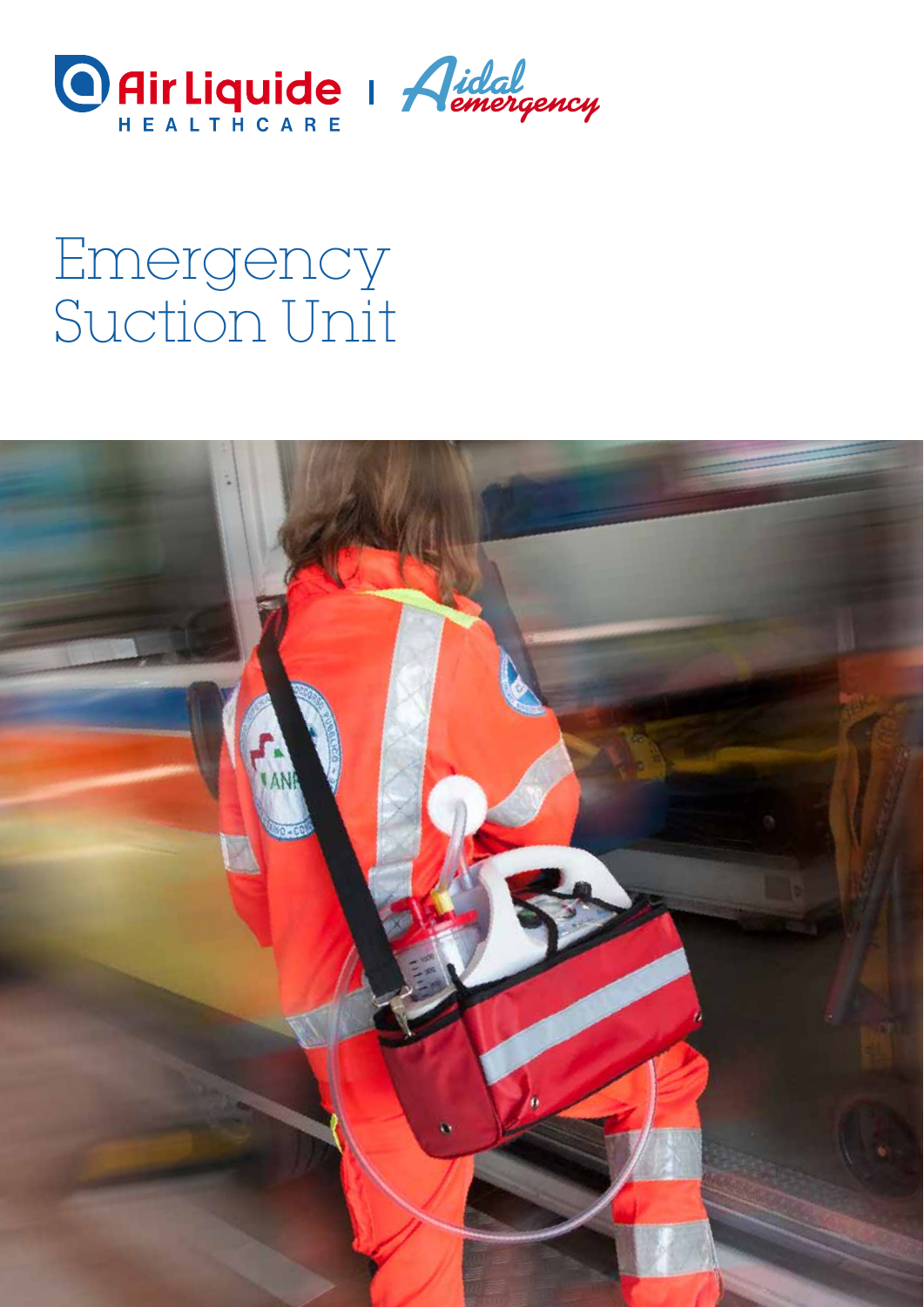

### immediate high-performance aspirator suitable in ambulances for intra/inter-hospital transportation and emergencies.

• endotracheal and bronchial aspiration • aspiration for tracheostomies • nasopharyngeal and oropharyngeal aspiration



# carrying case with reflector

## User Experience

Intended use

AIDAL Emergency suction unit has been fully developed and designed by a team of specialists at Air Liquide Medical Systems. It is a reliable high-performance aspirator made of high-quality materials to ensure robustness and extended lifetime. Great care has been given in each detail so to allow an aspiration easily accessible and to meet the various requirements of health operators, especially during transfers and emergencies. **• • Perforced waterproof** • **• Reinforced waterproof** • **•** *Reinforced waterproof* 



• Easy-to-read vacuum gauge **Convenient** vacuum • Illuminated On/Off setting dial button Aidal Green LED • 3 LEDs (green, yellow, red) lights when show battery charge status device is and when battery is almost connected flat an alarm sounds and to electricity device must be connected to supply an electricity supply

#### • Support bracket for ambulance

#### transportation:

- Resistant up to 15G (EN 1789)
- Easily released in the event of an emergency
- Integrated battery charging function



### Designed for use in emergencies